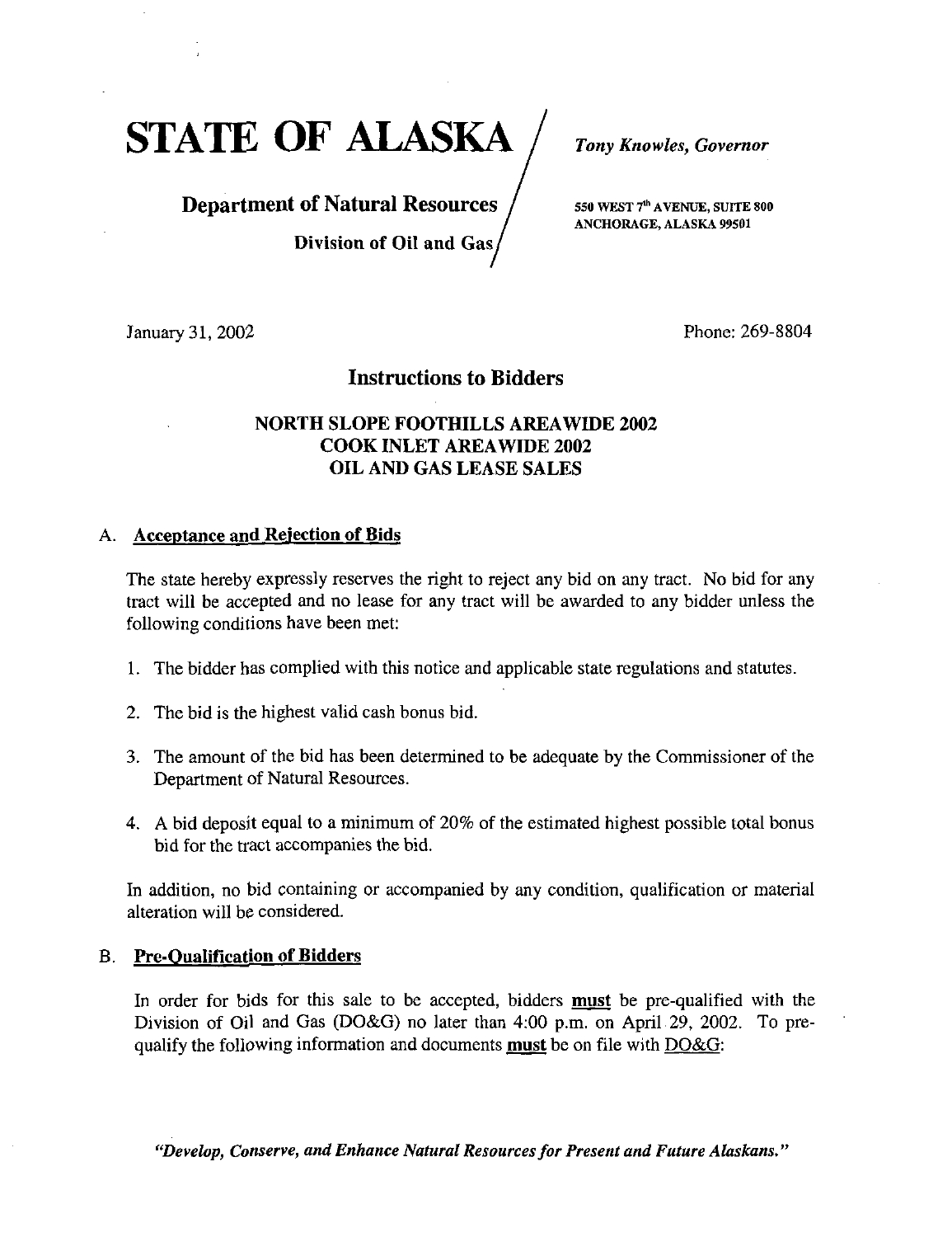## 1. Individual

- a. In the case of a person, an original, signed and dated statement including the bidder's name, current address, telephone number, e-mail address (if used) and a certification that the bidder is of the age of majority; or
- b. In the case of a guardian, trustee, or other legal representative of a person, a certified copy of the court order authorizing the representative to act in that capacity and to fulfill on behalf of the person all obligations arising under the lease and the representative's certification of the age of the person and the representative; or
- c. In the case of an agent acting on behalf of an individual, an original or certified copy of a notarized power of attorney authorizing the agent to act on behalf of the individual.

#### 2. Corporation

- a. The current name, address, phone and fax number of the corporation. Bidders are also asked to provide e-mail addresses;
- b. A list of the individuals authorized to act on its behalf with respect to the bid;
- c. An original or certified copy of a notarized power of attomey authorizing any agent who is not a current officer but who has been authorized by the corporation to act on its behalf with respect to the bid;
- d. A 2002 Certificate of Compliance for a corporation qualified to do business in Alaska or, if qualifying to do business in Alaska and qualifying for a lease sale for the first time, either:
	- (1) A Certificate of Authority for a foreign corporation qualified to do business in Alaska (a foreign corporation is a corporation incorporated outside Alaska), or
	- (2) A Certificate of Incorporation for a domestic corporation qualified to do business in Alaska.

The Certificate of Comphance provides written proof that the corporation has paid all taxes, complied with all applicable laws and thus remains qualified to do business in the state. It remains the bidders responsibilitv to assure that the required certificate is filed with DO&G.

The required Alaska Certificate of Compliance, Certificate of Authority, or Certificate of Incorporation, must be requested from the Alaska Department of Community and Economic Development, (DC&ED). For information on obtaining a certificate write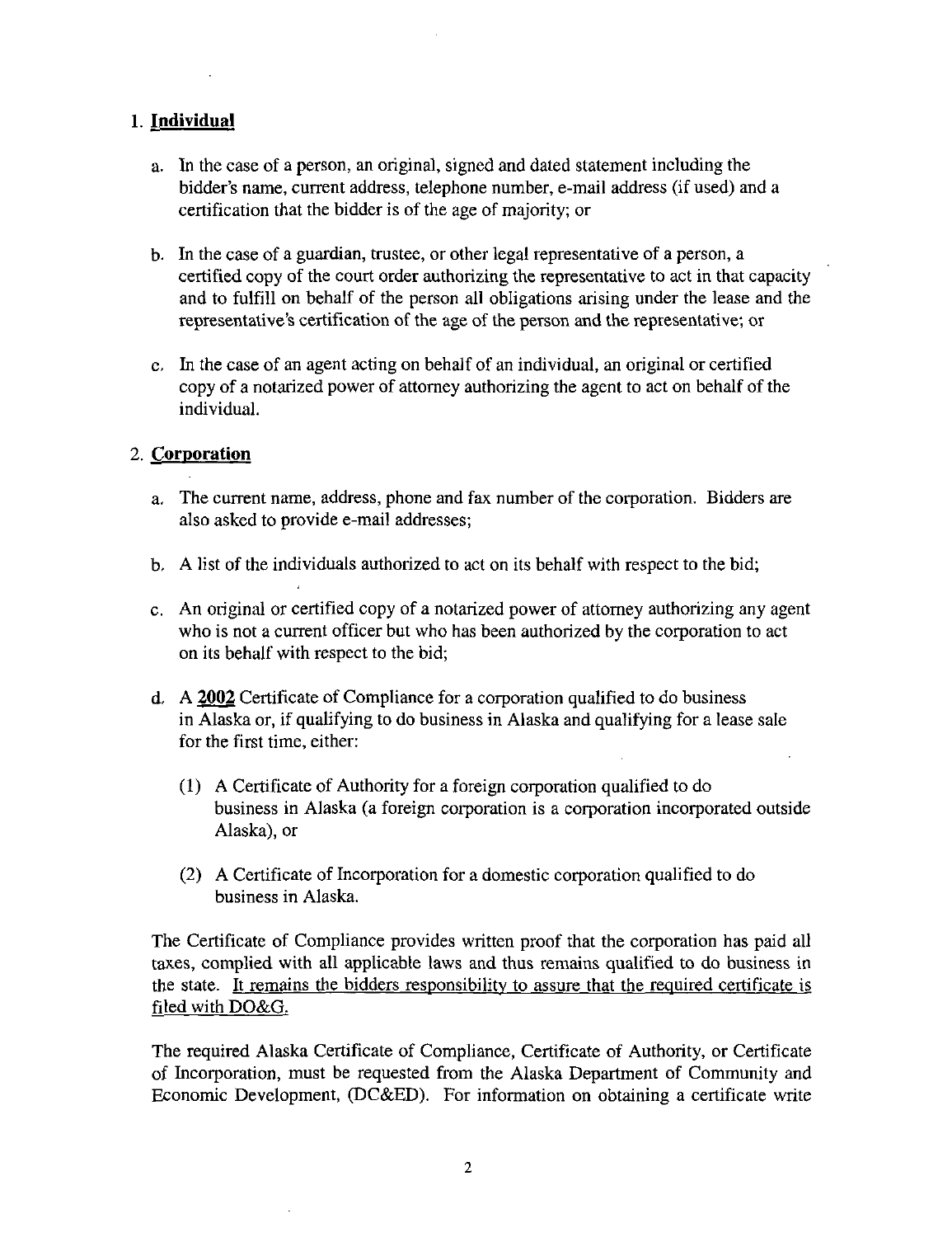the DC&ED; Corporation Section; 3601 C Street, Suite 724; Anchorage, Alaska 99503 or call (907) 269-8140. Upon proper application, the DC&ED will issue the requested certificate. Please allow 3 weeks for the processing of the certificate.

#### 3. Partnership, joint venture, or other unincorporated association

- a. A statement describing the business relationship between the members of the association, joint venture or partnership; and
- b. The documents required for individuals or corporations for each participant as appropriate.

To pre-qualify, the appropriate information and documents must be on file at DO&G. If current and accurate, material previously filed with these offices that satisfies all or part of the quahfication requirements may be used by reference to the filing date of the previously filed material and by providing a statement as to any material changes or amendments. It remains the bidder's responsibility to assure that all pre-qualification requirements are fulfilled. Failure to provide DO&G with any of the above required documents or information may result in disqualification and the rejection of any bids submitted. For additional qualification infonnation, please contact Dianna Lewis of DO&G at (907) 269- 8810.

## C. Bid Submission

Bids will be received for these sales on April 29, 2002 in DO&G's offices in Suite 806 of the Atwood Building, located at 550 W.  $7<sup>th</sup>$  Ave., in Anchorage, Alaska. Bids arriving prior to April 29, 2002 will be held by DO&G until 9:00 a.m. April 29, 2002 and will be officially received at that time. Bids that are mailed must be sent to the Director, DO&G,  $550$  West  $7^{\text{th}}$  Ave., Suite 800, Anchorage, Alaska 99501. Bids that are sent by a delivery service must be sent to 550 West 7<sup>th</sup> Ave., Suite 800, Atwood Building, in Anchorage. The division must receive all bids no later than 4:00 p.m. April 29, 2002. BIDS RECEIVED AFTER 4:00 p.m., APRIL 29, 2002 WILL BE REJECTED. Information regarding the bids will be held confidential until the day of the sale.

## NOTE: For Areawide Oil and Gas Lease Sales, successful bidders will be determined based on the HIGHEST BONUS BID PER ACRE for a tract, rather than the total bonus bid per tract.

## D. Form for Submission of Bids

- 1. Bids for North Slope Foothills Areawide 2002 and Cook Inlet Areawide 2002 must be submitted on a BID FORM FOR AREAWIDE OIL & GAS LEASE SALE (Revised 7/2001) or an exact copy of that form.
- 2. Each bid must be submitted separately in a single envelope. The envelope should be marked, as appropriate: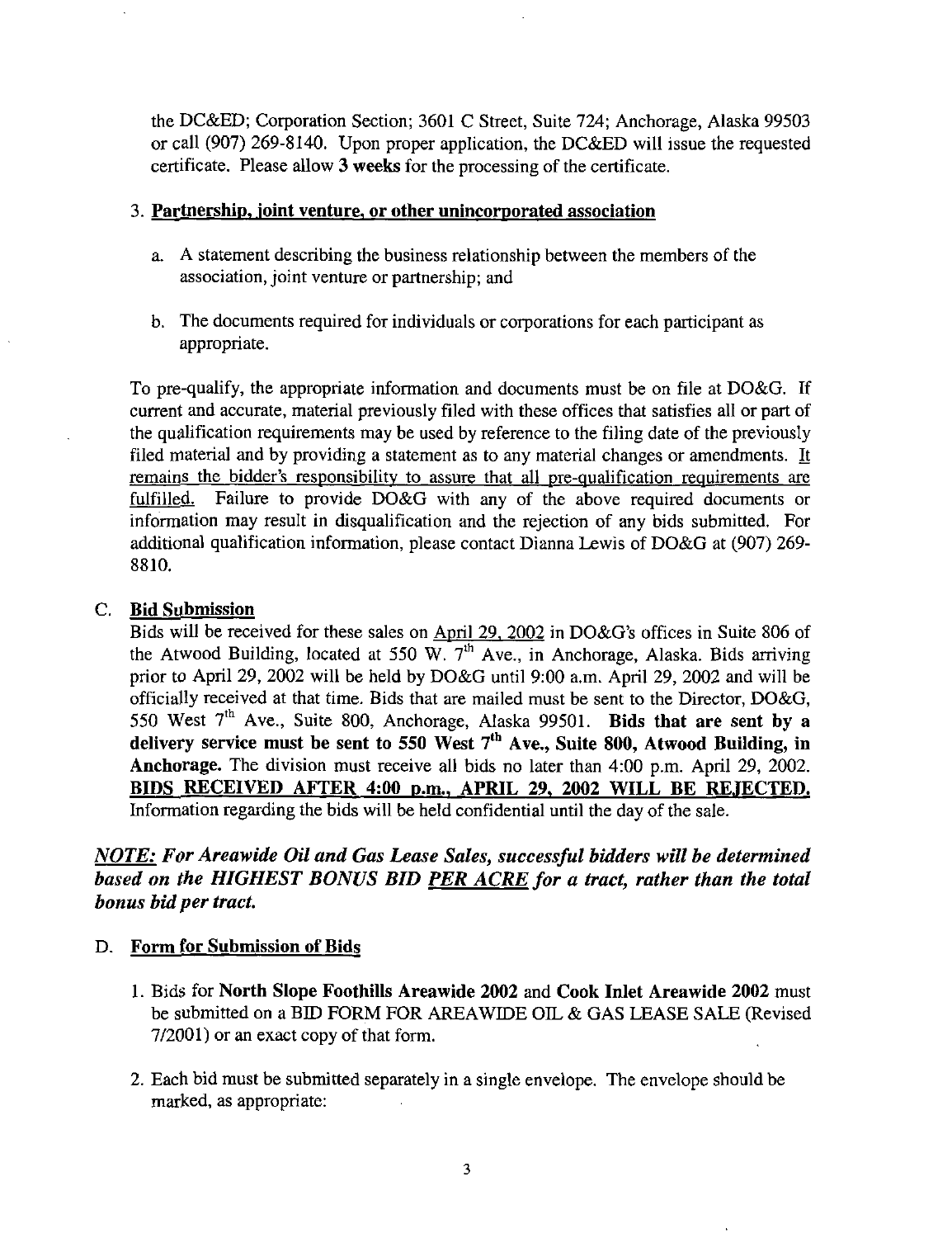#### "State of Alaska, North Slope Foothills Areawide Lease Sale 2002; not to be opened until 8:30 a.m., MAY 1, 2002; Tract #

#### Or, as Appropriate

#### "State of Alaska, Cook Inlet Areawide Lease Sale 2002; not to be opened until 8:30 a.m., MAY 1,2002 Tract # ."

No other statements, information or identification should appear on the outside of the envelope.

- 3. A separate bid must be submitted for each tract.
- 4. The bid form must be completely filled out. The bidder or the authorized representative designated to receive official notices on behalf of all bidders must state his or her name, company (if applicable), address, and e-mail address if used and telephone number on the bid form. Bidders must also designate themselves or another individual to contact regarding the bid. All lease interest percentages must be represented by numbers with the fractional interest carried out to no more than five decimal places. No bids with the lease interest represented by fractions will be accepted unless the fraction can be expressed in decimals of no more than five digits without rounding off. The sum of the lease interest ownerships covered by this bid must be exactly 100.00000 percent.
- 5. Each bid must include either the total amount of the estimated total cash bonus bid or a bid deposit as required by AS 38.05.860(c). A bid deposit must equal a minimum of 20.00000% of the total estimated total cash bonus being offered for the tract. All funds must be in U.S. dollars and must be tendered in cash or by bank draft, money order, cashier's check or certified check. All checks, bank drafts or money orders must be made payable to the "Department of Revenue, State of Alaska." Checks may be drawn on any solvent bank in the United States.

## Caution: All bid deposit calculations that result in sums containing fractions of less than one dollar should be rounded upwards to the nearest whole dollar in order to ensure that a minimum of 20.00000% of the total estimated bid is being tendered.

6. Due to the large amounts of land involved with areawide oil and gas lease sales, the actual leaseable acreage for each tract will not be determined until after the lease sale. After bids for the individual tracts have been accepted, the department will complete a title review for the individual tract and determine the total leaseable acreage. For the purposes of formulating bids, bidders are required to calculate the estimated total cash bonus bid based on an estimated acreage figure (See Attachment A for the appropriate sale). In most cases these estimated tract acreages will be more than the actual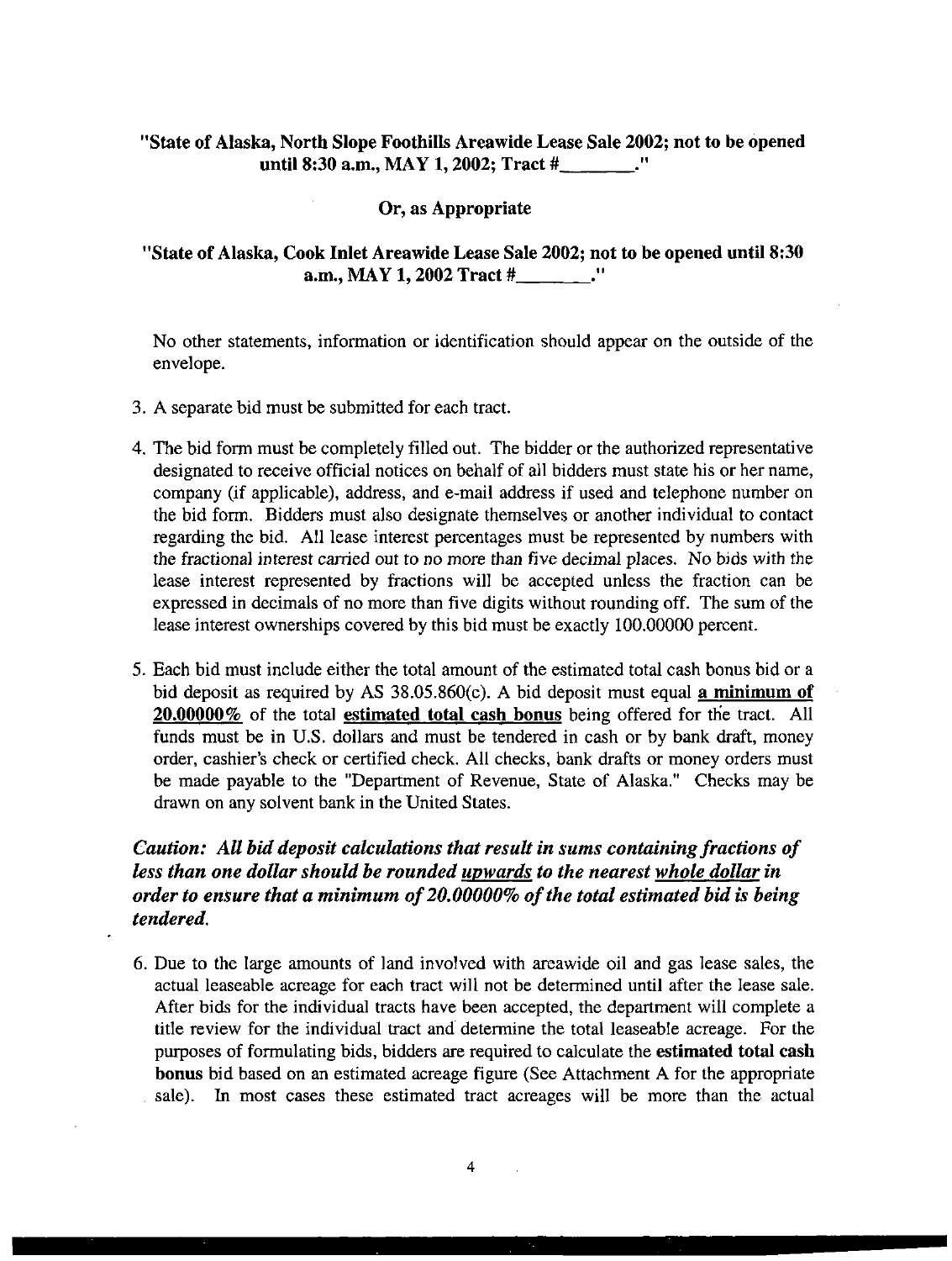available leaseable acreage for each tract. The bidder submitting a valid bid representing the highest Bid Per Acre will be the apparent high bidder. The high bidders will then receive a Notice to High Bidder informing them of the commissioner's acceptance of the high bid and the bid deposit, the ADL number for the pending lease, and notification of the initiation of the title review.

#### Sample Bid/Minimum Bid Deposit Calculation:

Tract # 0433, with a Bid of \$10.27 per acre and **Estimated** acreage from Attachment " $A$ " = 1,920 acres

1,920 acres x  $$10.27$  bid per acre =  $$19,718.40$  estimated total cash bonus bid.

| \$19,718.40    | estimated total cash bonus bid                              |
|----------------|-------------------------------------------------------------|
| 20.0000%       | minimum bid deposit required                                |
| $=$ \$3,943.68 | minimum bid deposit amount                                  |
|                |                                                             |
| $=$ \$3,944.00 | bid deposit after rounding upwards to nearest whole dollar. |

- 7. Under 11 AAC 82.430, joint bids must disclose, and the bid form must be signed by or on behalf of, each person or company which has any working interest in the bid or who will receive any working interest in any lease issued in this sale by virtue of any agreement or understanding, oral or written. This requirement does not mean that persons or companies which are interested in a bid only as stockholders in a corporation must sign the bid and lease form, and does not mean that the designated information must be furnished as to those entities. Joint bids must state the percentage of interest of each bidder and must designate one person who is authorized to receive notices on behalf of all the bidders.
- 8. Under 11 AAC 82.445, a bid will not be considered unless supported by the bid deposit and the information required, unless any omission is determined by the commissioner or his designee to be immaterial or due to excusable inadvertence, and the omission is corrected within one week following receipt of a notice of deficiency.

## Note: Personal checks will not be accepted. No bid for less than a full tract will be considered. Bids with deposits of less than 20.00000% of the estimated total cash bonus bid for the tract will not be accepted.

## E. Bid Processing and Reading

Both the North Slope Foothills Areawide Lease Sale 2002 and the Cook Inlet Areawide 2002 will be held on May 1, 2002, in the Wilda Marston Theater, Loussac Public Library, 3600 Denali Street, in Anchorage. Bids will be processed in the following manner: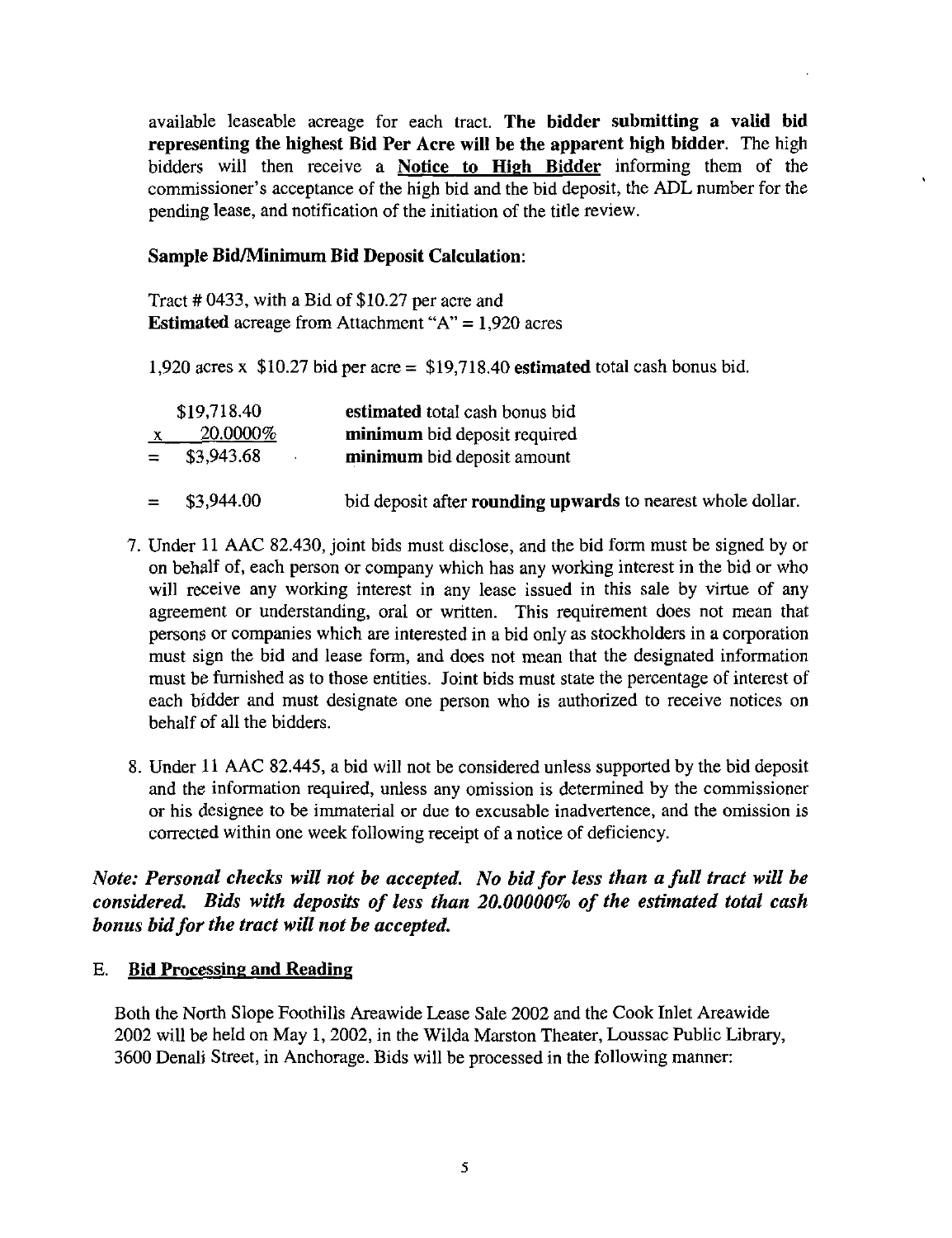- 1. May 1, 2002, 8:30 a.m. 9:30 a.m., Unadjudicated bids will be opened and read in public in the Wilda Marston Theater, Loussac Public Library, 3600 Denali Street, in Anchorage, Alaska.
- 2. May 1, 2002, 9:30 a.m. 4:30 p.m.. Bids will be adjudicated in the Division of Oil and Gas offices.
- 3. Preliminary Sale Results, including a list of the apparent high bidders, will be posted on the division's website once adjudication has been completed (posting may not occur until May 2, 2002).

The opening and reading of bids is for the sole purpose of publicly announcing bids received. No bids will be officially accepted or rejected at this time.

## F. Method of Handling Bid Deposits and Lease Awards

- 1. Bid deposits will be safeguarded against theft, misappropriation and loss. Receipt of a bid deposit by the state does not constitute and shall not be construed as acceptance of any bid on behalf of the state.
- 2. A bidder submitting a bid that is not the apparent high bid may pick up the bid deposit from 9:00 a.m. to 3:00 p.m. on May 2, 2002, in Suite 806, of the Atwood Building, located at 550 W.  $7<sup>th</sup>$  Ave., in Anchorage, Alaska. Bid deposits, which have not been retrieved by 3:00 p.m.. May 2, 2002, will be returned to the bidder by mail according to the instructions for return of bid deposit shown on the bid form.
- 3. All bid deposits for apparent high bids tendered by bank draft, certified check, cashier's check or money order will be presented on May 1, 2002, for payment in federal funds at the First National Bank of Anchorage. Bid deposits tendered in cash will be deposited on May 1,2002.
- 4. Upon rejection by the State of Alaska of any apparent high bid which is not in default, the bid deposit for that bid will be returned by certified mail to the bidder at the address shown on the bid form.
- 5. Once the Notice to High Bidders have been issued, DO&G will initiate title reviews for all tracts receiving a high bid. Once title has been cleared and the leaseable acreage for the tract has been determined, DO&G will issue Award Notices to the successful bidders. The Award Notices will be sent by overnight or express mailing service and will include two copies of the lease for signature. The **Award Notices** will inform the successful bidders of the total actual amount of leaseable acreage within the tracts and the actual total bonus bid for the tracts. The total bonus bid will be determined by multiplying the total leaseable acreage by the bid per acre submitted by the successful bidders.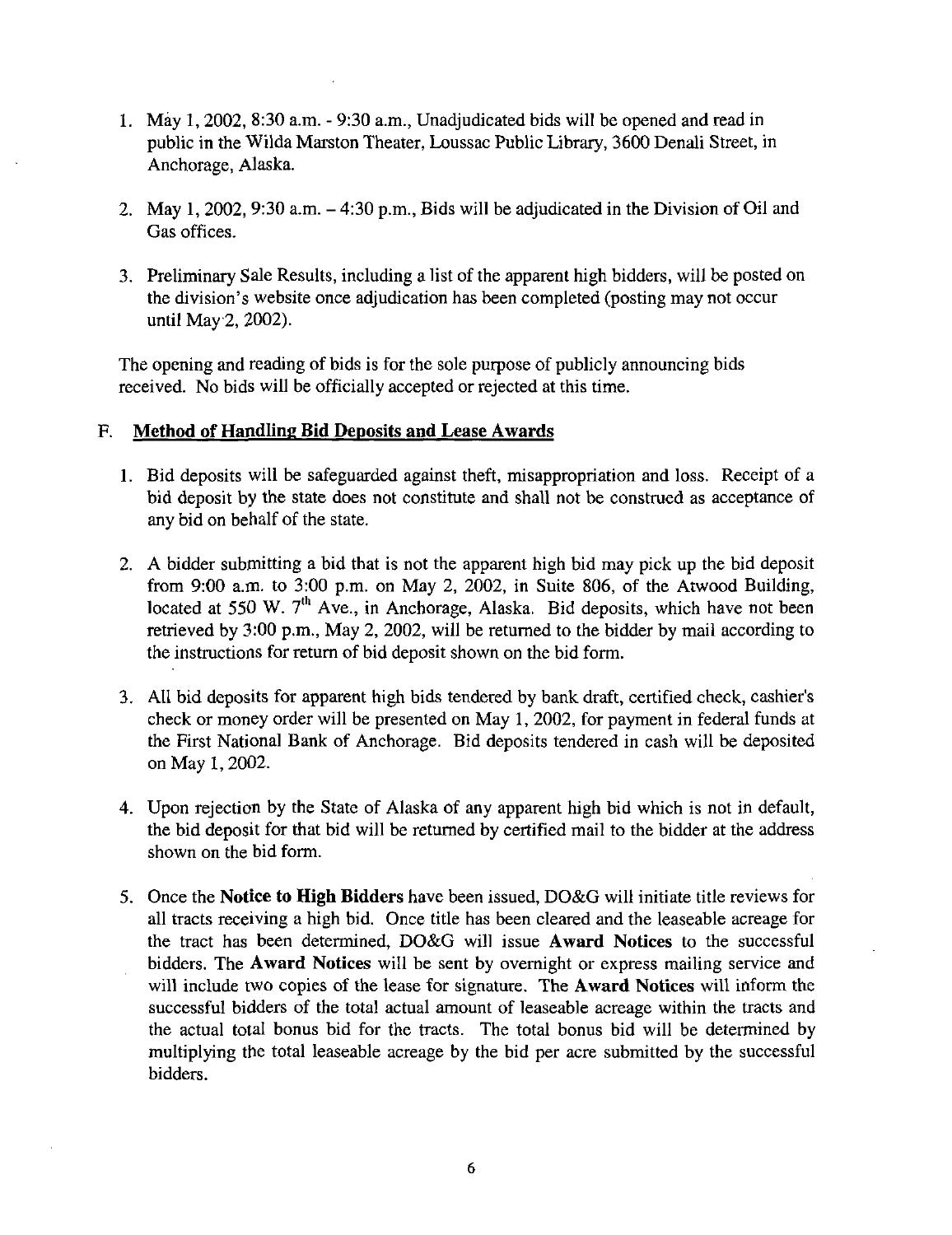- 6. If the total cash bonus bid exceeds the estimated bid deposit then the successful bidders must submit the balance of the total actual cash bonus bid. Within 30 days of the date that the successful bidders receive notification of the lease award, the bidders must:
	- a. sign both copies of the lease;
	- b. return both lease documents in their entirety to DO&G for execution;
	- c. pay the balance of the cash bonus and accrued interest (if any); and
	- d. pay the first year's annual rental;

Interest at the market interest rate for U.S. Treasury Bills maturing in 30 days (averaged for the week preceding the lease award) will be charged on the balance of the cash bonus accruing from the date following the successful bidders' receipt of the Award Notice up to and including the date of payment. Interest must be paid on the balance of the cash bonus only and not on the first year's annual rental.

Payment of the balance of the cash bonus, accrued interest and first year's annual rental must be accomplished in the following manner:

The successful bidder will wire transfer federal funds in the amount of the balance of the cash bonus, accrued interest and first year's annual rental to:



The wire transfer should specify on whose behalf the payment is being made. If possible, bidders should use only one wire transfer. Interest calculations should be based on a 365-dav year times the actual number of days that interest is owed.

If funds in the amount of the balance of the cash bonus, accrued interest and first year's annual rental are not received by wire transfer at the State Street Bank and Trust Company, or the lease documents are not received by DO&G within 30 days of the date that the bidder receives notification of the lease award, under 11 AAC 82.465 the bid will be in default and the amount deposited with the bid is forfeited to the state.

In addition, the successful bidder must, before the wire transfer, deliver to, or facsimile transmit the following information to the Alaska Department of Revenue, Treasury Division, Attn.: Bronze Ickes, Fax #(907) 465-4019, and the Department of Natural Resources, DO&G, Attn: Jim Haynes, Fax (907) 269-8943:

a. the Alaska Division of Lands (ADL) number assigned to each tract;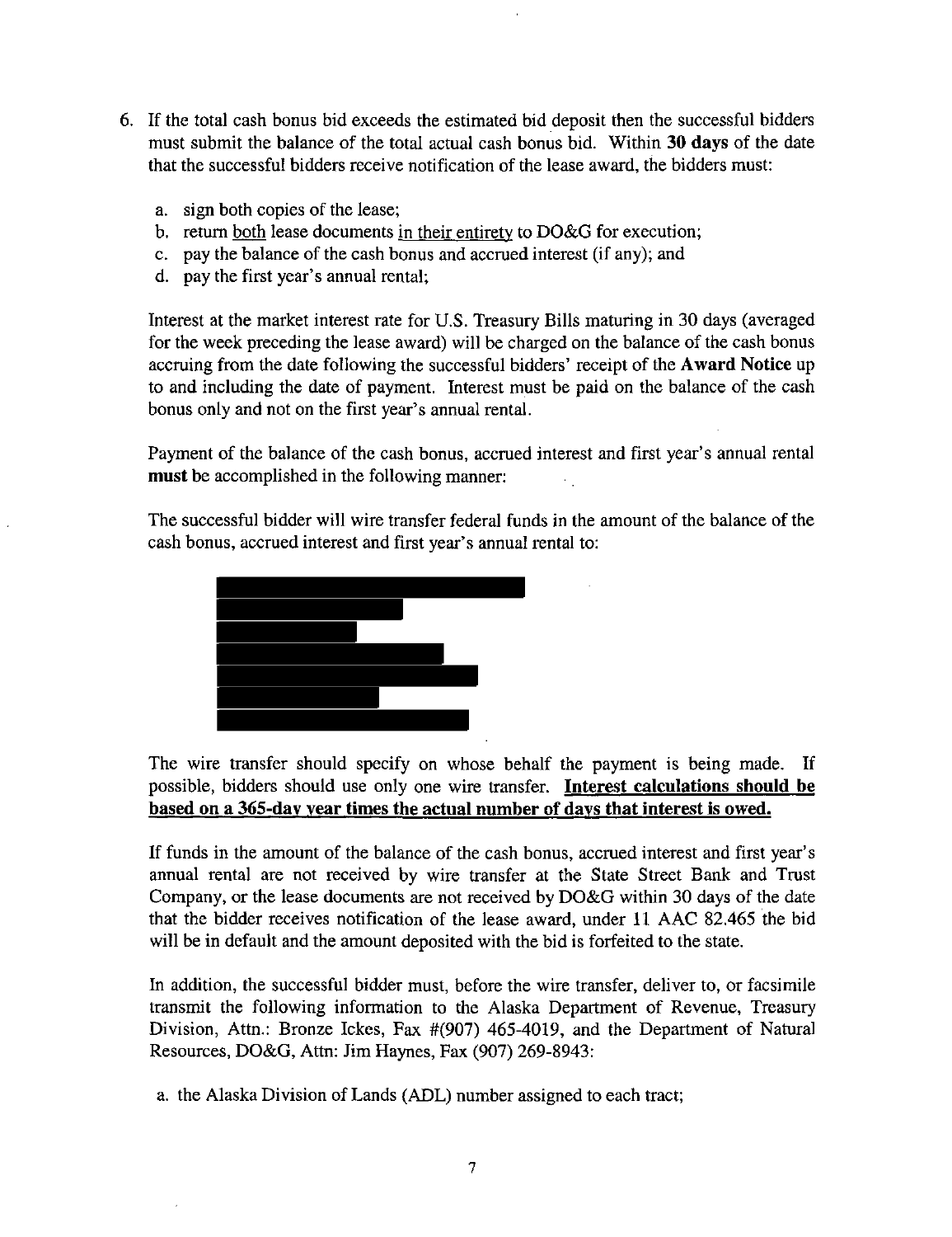- b. amount of balance of cash bonus bid being paid per tract, interest on that balance and annual rental;
- c. name of the bidder whose funds are being wire transferred;
- d. originating bank of the wire transfer; and
- e. total amount of wire transfer.
- 7. If the bid deposit submitted for a tract exceeds the actual total cash bonus for the tract, a refund of the excess bid deposit will be initiated at the time the Award Notice is issued. No interest will be paid by DNR on excess bid deposit funds.

For further information regarding wire transfers and computation of interest, please contact Bronze Ickes, Accountant III, Treasury Division, Juneau, Alaska (907) 465-2363. For further information regarding either North Slope Foothills Areawide 2002 or Cook Inlet Areawide 2002, please contact James Hansen, DO&G, Anchorage, Alaska (907) 269-8804.

Mat D. My

Mark D. Myers, **Director** 

NSFA/CIA 2002 Instructions to Bidders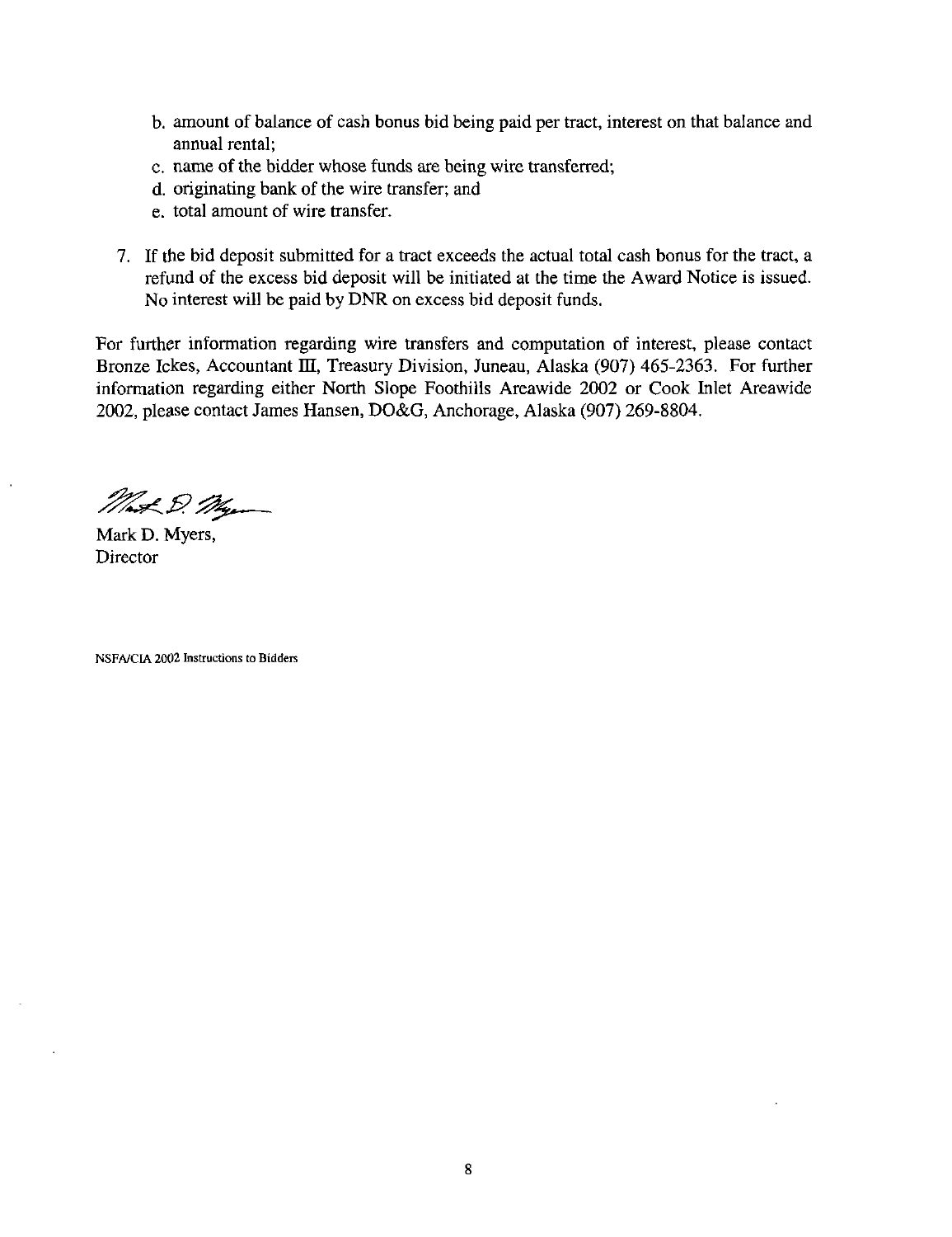## Attachment A

# Estimated Acreage for Tracts in the North Slope Foothills Areawide sale area

 $\sim$   $\sim$ 

| <b>Tract Number</b>                           | <b>Estimated Acreage</b> |
|-----------------------------------------------|--------------------------|
|                                               |                          |
| Tracts 0001 through 0094                      | 5,760 each               |
| Tracts 0095 and 0096                          | 3,840 each               |
| Tracts 0097 through 0314                      | 5,760 each               |
| <b>Tracts 0315 and 0316</b>                   | 3,840 each               |
| Tracts 0317 through 0552                      | 5,760 each               |
| <b>Tract 0553</b><br><b>Tract 0554</b>        | 1,920                    |
| <b>Tract 0555</b>                             | 5,760                    |
|                                               | 1,920                    |
| Tracts 0556 through 0711<br><b>Tract 0712</b> | 5,760 each               |
| <b>Tract 0713</b>                             | 2,560                    |
| <b>Tract 0714</b>                             | 5,120                    |
|                                               | 3,200                    |
| Tracts 0715 through 0762<br><b>Tract 0763</b> | 5,760 each<br>5,120      |
| <b>Tract 0764</b>                             | 3,840                    |
| <b>Tract 0765</b>                             | 5,760                    |
| Tracts 0766 through 0768                      | 3,840 each               |
| Tracts 0769 through 0780                      | 5,760 each               |
| <b>Tract 0781</b>                             | 3,840                    |
| Tracts 0782 through 0800                      | 5,760 each               |
| <b>Tracts 0801 and 0802</b>                   | 3,840 each               |
| Tracts 0803 through 0831                      | 5,760 each               |
| <b>Tract 0832</b>                             | 2,560                    |
| Tracts 0833 through 0836                      | 5,760 each               |
| Tracts 0837 and 0838                          | 3,840 each               |
| <b>Tract 0839</b>                             | 5,120                    |
| Tracts 0840 through 0871                      | 5,760 each               |
| <b>Tract 0872</b>                             | 2,560                    |
| Tracts 0873 through 0895                      | 5,760 each               |
| <b>Tract 0896</b>                             | 5,120                    |
| Tract 0897                                    | 4,480                    |
| Tracts 0898 through 0960                      | 5,760 each               |
| <b>Tract 0961</b>                             | 5,120                    |
| Tracts 0962 through 0964                      | 5,760 each               |
| Tracts 0965 and 0966                          | 3,840 each               |
| Tracts 0967 through 1032                      | 5,760 each               |
| Tracts 1033 and 1034                          | 3,840 each               |
| Tracts 1035 through 1100                      | 5,760 each               |

 $\label{eq:2.1} \frac{1}{\sqrt{2\pi}}\int_{0}^{\infty}\frac{1}{\sqrt{2\pi}}\left(\frac{1}{\sqrt{2\pi}}\right)^{2\alpha}d\theta.$ 

 $\sim 10^7$ 

 $\mathcal{L}(\mathbf{z})$  .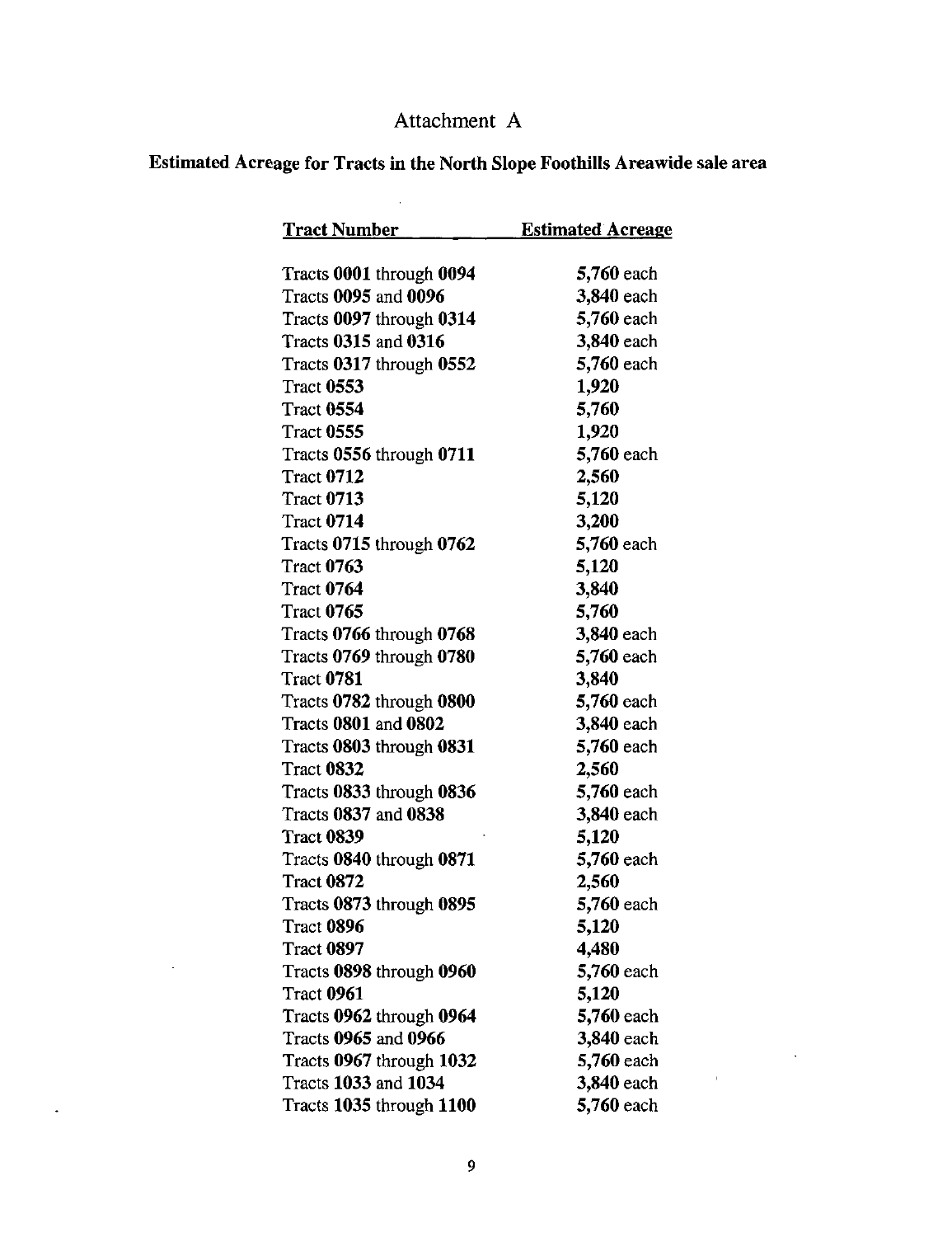| <b>Tract Number</b>           | <b>Estimated Acreage</b> |
|-------------------------------|--------------------------|
| <b>Tracts 1101 and 1102</b>   | 3,840 each               |
| Tracts 1103 through 1167      | 5,760 each               |
| <b>Tracts 1166X and 1167X</b> | 1,920 each               |
| Tracts 1168 through 1226      | 5,760 each               |
| Tracts 1225X and 1226X        | 1,920 each               |
| Tracts 1227 through 1237      | 5,760 each               |
| <b>Tract 1238</b>             | 3,840                    |
| Tracts 1239 through 1286      | 5,760 each               |
| Tracts 1285X and 1286X        | 1,920 each               |
| Tracts 1287 through 1296      | 5,760 each               |
| <b>Tract 1297</b>             | 5,120                    |
| Tracts 1298 and 1299          | 5,760 each               |
| <b>Tract 1300</b>             | 3,840                    |
| Tracts 1301 and 1302          | 5,760 each               |
| Tracts 1303 and 1304          | 2,560 each               |
| Tracts 1305 and 1306          | 5,760 each               |
| Tracts 1307 and 1308          | 2,560 each               |
| Tracts 1309 and 1310          | 5,760 each               |
| Tracts 1311 and 1312          | 2,560 each               |
| Tracts 1313 and 1314          | 5,760 each               |
| Tracts 1315 and 1316          | 3,840 each               |
| Tracts 1317 and 1318          | 5,760 each               |
| <b>Tract 1319</b>             | 3,840                    |
| <b>Tract 1320</b>             | 2,560                    |
| Tracts 1321 and 1322          | 5,760 each               |
| Tracts 1323 and 1324          | 3,840 each               |
| Tracts 1325 and 1326          | 5,760 each               |
| Tracts 1327 and 1328          | 3,840 each               |
| <b>Tracts 1329 and 1330</b>   | 5,760 each               |
| Tracts 1331 and 1332          | 3,840 each               |
| Tracts 1333 and 1334          | 5,760 each               |
| Tracts 1335 and 1336          | 3,840 each               |
| Tracts 1337 and 1338          | 5,760 each               |
| <b>Tract 1338X</b>            | 1,920                    |
| Tract 1339 and 1340           | 3,840 each               |
| Tracts 1348 through 1353      | 3,840 each               |
| <b>Tract 1354</b>             | 4,480                    |
| <b>Tract 1355</b>             | 3,840                    |

 $\hat{\mathcal{A}}$ 

 $\bar{z}$ 

 $\bar{\phantom{a}}$ 

 $\ddot{\phantom{1}}$ 

 $\ddot{\phantom{a}}$ 

Total 7,650,560

 $\ddot{\phantom{a}}$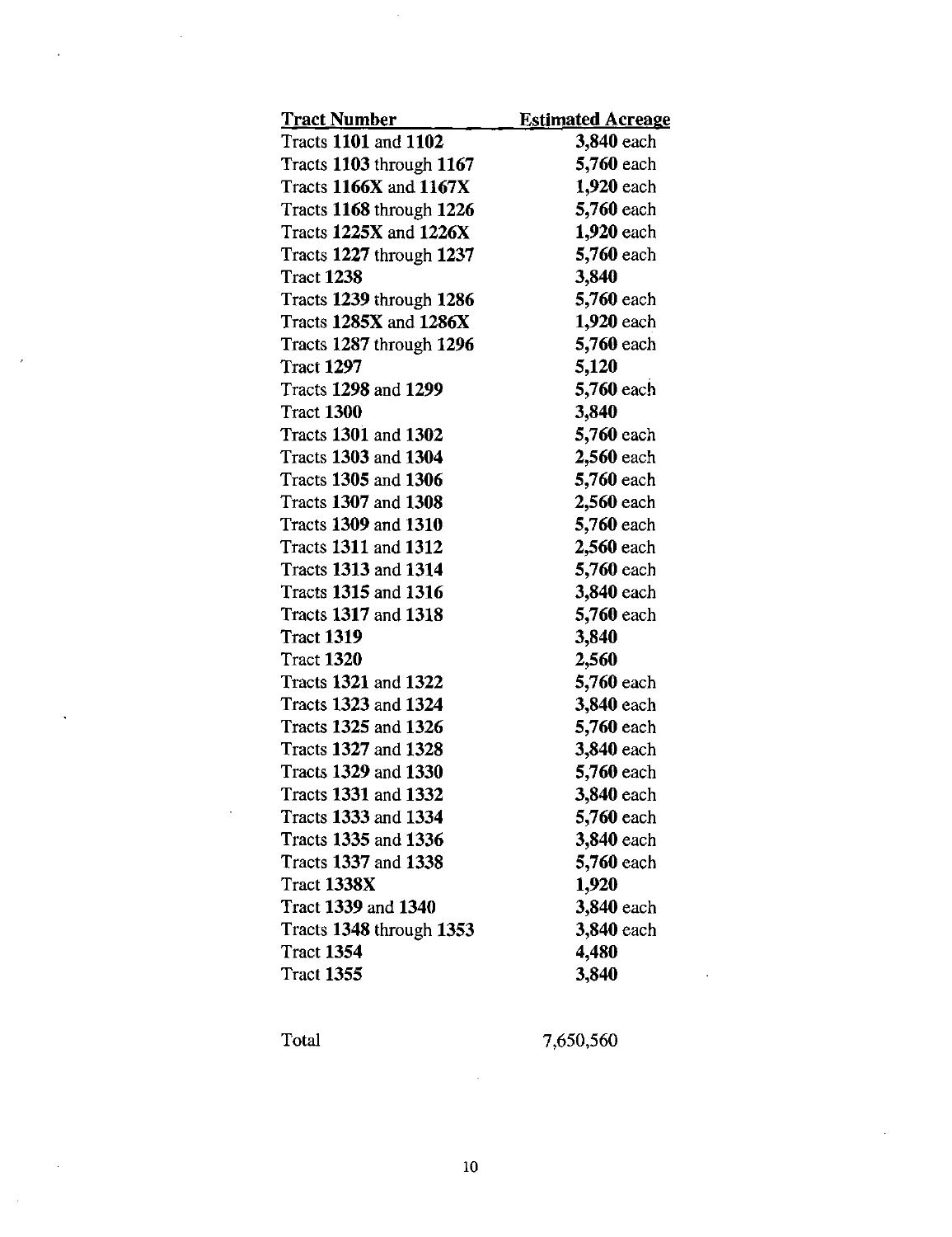# Estimated Acreage for Tracts in the Cook Inlet Areawide sale area

 $\hat{\mathcal{A}}$ 

 $\bar{z}$ 

 $\bar{z}$ 

 $\ddot{\phantom{a}}$ 

 $\bar{\zeta}$ 

 $\bar{z}$ 

 $\sim$   $\sim$ 

 $\bar{L}$ 

| <u>Tract Number</u>         | <b>Estimated Acreage</b> |
|-----------------------------|--------------------------|
|                             |                          |
| <b>Tracts 0001 and 0002</b> | 3,840 each               |
| Tracts 0003 through 0015    | 5,760 each               |
| <b>Tract 0016</b>           | 4,480                    |
| <b>Tracts 0017 and 0018</b> | 5,760 each               |
| <b>Tract 0019</b>           | 3,840                    |
| Tracts 0020 and 0021        | 5,760 each               |
| <b>Tract 0022</b>           | 3,200                    |
| Tracts 0023 through 0047    | 5,760 each               |
| <b>Tract 0048</b>           | 4,480                    |
| <b>Tracts 0049 and 0050</b> | 5,120 each               |
| Tract 0051                  | 2,560                    |
| <b>Tract 0052</b>           | 3,840                    |
| <b>Tract 0053</b>           | 2,560                    |
| Tract 0054                  | 3,840                    |
| Tracts 0055 through 0079    | 5,760 each               |
| <b>Tract 0080</b>           | 4,480                    |
| Tract 0081                  | 2,560                    |
| Tracts 0082 through 0154    | 5,760 each               |
| <b>Tract 0155</b>           | 1,920                    |
| Tracts 0156 through 0187    | 5,760 each               |
| <b>Tract 0188</b>           | 1,920                    |
| Tracts 0189 through 0192    | 5,760 each               |
| Tracts 0193 through 0210    | 2,560 each               |
| Tracts 0211 through 0224    | 5,760 each               |
| <b>Tract 0225</b>           | 3,840                    |
| <b>Tract 0226</b>           | 5,760                    |
| <b>Tract 0227</b>           | 1,920                    |
| Tracts 0228 through 0235    | 5,760 each               |
| Tracts 0236 through 0253    | 2,560 each               |
| Tracts 0254 through 0270    | 5,760 each               |
| <b>Tract 0271</b>           | 640                      |
| <b>Tract 0272</b>           | 5,120                    |
| <b>Tract 0273</b>           | 5,760                    |
| <b>Tract 0274</b>           | 5,120                    |
| Tracts 0275 through 0282    | 5,760 each               |
| Tracts 0283 through 0309    | 2,560 each               |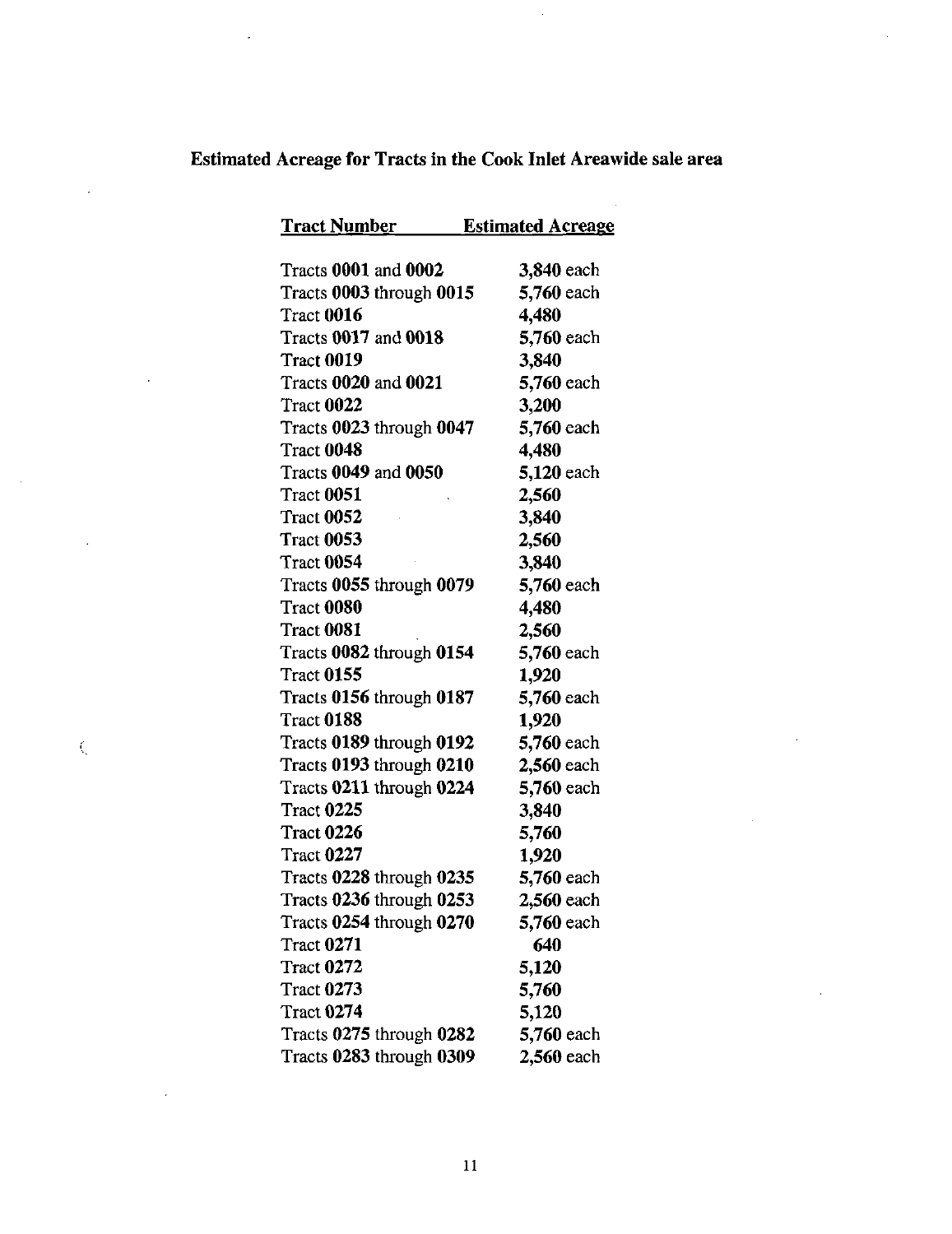| <u>Tract Number —</u>    | <b>Estimated Acreage</b> |
|--------------------------|--------------------------|
| Tracts 0310 through 0319 | 5,760 each               |
| <b>Tract 0320</b>        | 5,120                    |
| Tract 0321               | 4,480                    |
| Tracts 0322 through 0331 | 3,840 each               |
| Tract 0332               | 2,560                    |
| Tract 0333               | 3,840                    |
| <b>Tract 0334</b>        | 1,920                    |
| Tracts 0335 through 0344 | 5,760 each               |
| Tracts 0345 through 0380 | 2,560 each               |
| Tracts 0381 through 0398 | 5,760 each               |
| Tracts 0399 through 0407 | 3,840 each               |
| <b>Tract 0408</b>        | 4,480                    |
| Tract 0409               | 3,840                    |
| Tracts 0410 through 0421 | 5,760 each               |
| Tracts 0422 through 0430 | 2,560 each               |
| <b>Tract 0431</b>        | 3,200                    |
| <b>Tract 0432</b>        | 1,920                    |
| <b>Tract 0433</b>        | 1,280                    |
| Tracts 0434 through 0443 | 2,560 each               |
| Tracts 0444 through 0483 | 5,760 each               |
| Tracts 0484 through 0501 | 2,560 each               |
| Tracts 0502 and 0503     | 5,760 each               |
| Tract 0504               | 3,840                    |
| Tract 0505               | 4,480                    |
| Tracts 0506 and 0507     | 5,760 each               |
| Tract 0508               | 3,840                    |
| <b>Tract 0509</b>        | 5,120                    |
| Tracts 0510 through 0543 | 5,760 each               |
| Tracts 0544 through 0561 | 2,560 each               |
| Tracts 0562 through 0598 | 5,760 each               |
| Tracts 0599 through 0607 | 2,560 each               |
| Tracts 0608 through 0643 | 5,760 each               |
| Tracts 0644 through 0652 | 2,560 each               |
| Tracts 0653 through 0718 | 5,760 each               |
| <b>Tract 0719</b>        | 3,840                    |
| Tracts 0720 and 0721     | 5,760 each               |
| <b>Tract 0722</b>        | 3,840                    |
| Tracts 0723 through 0734 | 5,760 each               |
| <b>Tract 0735</b>        | 3,840                    |
| <b>Tract 0736</b>        | 2,560                    |
| Tracts 0737 and 0738     | 5,760 each               |
| <b>Tract 0739</b>        | 3,840                    |

 $\mathcal{L}_{\text{max}}$  .

 $\bar{\mathcal{A}}$ 

 $\bar{z}$ 

12

 $\hat{\mathcal{E}}$ 

 $\mathcal{A}$